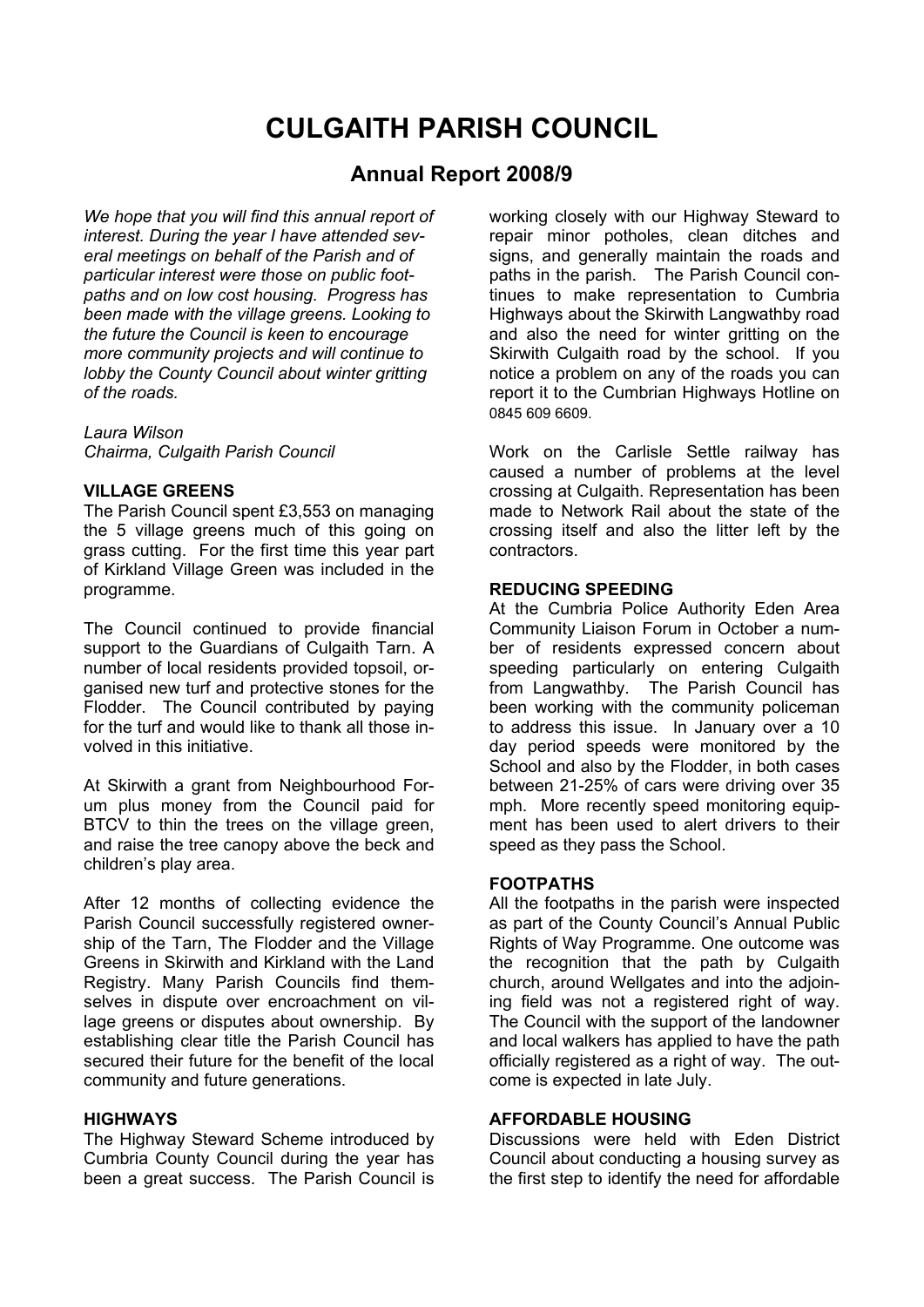housing. It had been hoped that the survey would be done during the summer of 2008. A change of policy at EDC has resulted in the survey being delayed until 2010 when it will be undertaken by the Cumbria Rural Housing **Trust** 

The Parish was also consulted by EDC about 6 potential housing sites in Culgaith and 3 in Blencarn. The outcome of this consultation is due this summer.

## **PLANNING**

During the year the Parish Council was consulted over 15 planning applications in Culgaith, 2 in Blencarn and 5 in Skirwith. This included the proposed new waste water treatment works at the bottom of the Pea in Culgaith.

#### **OTHER THINGS....**

A lot of work goes on in the background, including responding to consultations, representing the Council at meetings and workshops, reminding people to keep the Recycling Centre tidy, reporting street lights not working, reporting damaged road signs and litter bins.

### **DONATIONS**

Donations made by the Parish Council included £100 to Culgaith PCC, £200 to Culgaith Victoria Institute, £200 to Skirwith Village Hall, £250 to the Kirkland and Blencarn Reading Rooms, £225 to the Memo, £325 to the Fellrunner, and £300 to the Guardians of Culgaith Tarn.

#### **FOR MORE INFORMATION**

More information on the work of the Parish Council including copies of the Minutes are available on the village website at [www.cul](http://www.culgaith.org.uk)[gaith.org.uk](http://www.culgaith.org.uk)

# **FINANCE**

The Parish "precept" (The Parish Council's share of the Council Tax) was held at £7,500 but will increase to £8,000 for 2009/10. The balance carried forward at the year end was £5,274. The accounts are audited externally by BDO Stoy Hayward on behalf of the Audit Commission.

The following is a summary of the Parish Council's accounts for the year to 31 March

2009 with the previous year's figures given as a comparison. Administration includes the clerk's salary, office expenses, room hire, insurance, subscriptions, training, the website and audit fees.

| <b>Income</b>            | 2007/08 | 2008/09 |
|--------------------------|---------|---------|
| <b>Carried Forward</b>   | 6,378   | 6,151   |
| Precept                  | 7,500   | 7,500   |
| Grants                   | 3,282   | 650     |
| VAT recovered            | 800     | 418     |
| Other income             | 473     | 281     |
| <b>Total Receipts</b>    | 18,433  | 15,000  |
|                          |         |         |
| <b>Expenditure</b>       |         |         |
| Administration           | 4,264   | 4,256   |
| <b>Village Greens</b>    | 2,200   | 3,553   |
| Play areas               | 75      | 138     |
| Paths/Signposts/No-      | 3,640   | O       |
| tice Boards/Repairs      |         |         |
| Donations                | 1,475   | 1,600   |
| VAT                      | 417     | 179     |
| <b>Election expenses</b> | 210     | ი       |
| Total payments           | 12,281  | 9.726   |

#### **PARISH COUNCILLORS 2008/09 Culgaith**

John Findlay - Hudkin House Skirwith; Jill Hay - I Chestnut Close Culgaith; John Hindson - Hill Top Culgaith; John Slann- Elm Tree House Culgaith and Martin Smith - Eden Cottage Culgaith

# **Skirwith**

Laura Wilson - Skirwith Hall and Howard Roper - Aglionby Farm Skirwith

#### **Blencarn and Kirkland**

Elaine Froggatt - The Old Corn Mill Blencarn and Ken Philipson - Glebe Farm Kirkland.

#### **Parish Clerk**

Sue Smith, Briarfield, Culgaith, CA10 1QL Tel 01768 879006. email**:** [culgaithpc@btinternet.com](mailto:culgaithpc@btinternet.com)

#### **FORTHCOMING MEETINGS**

July 6th 2009 - Blencarn September 7th 2009 - Skirwith November 2nd 2009- Culgaith January 4th 2010 - Blencarn March 1st 2010 - Skirwith April 26th 2010 Annual Parish Meeting - Skirwith